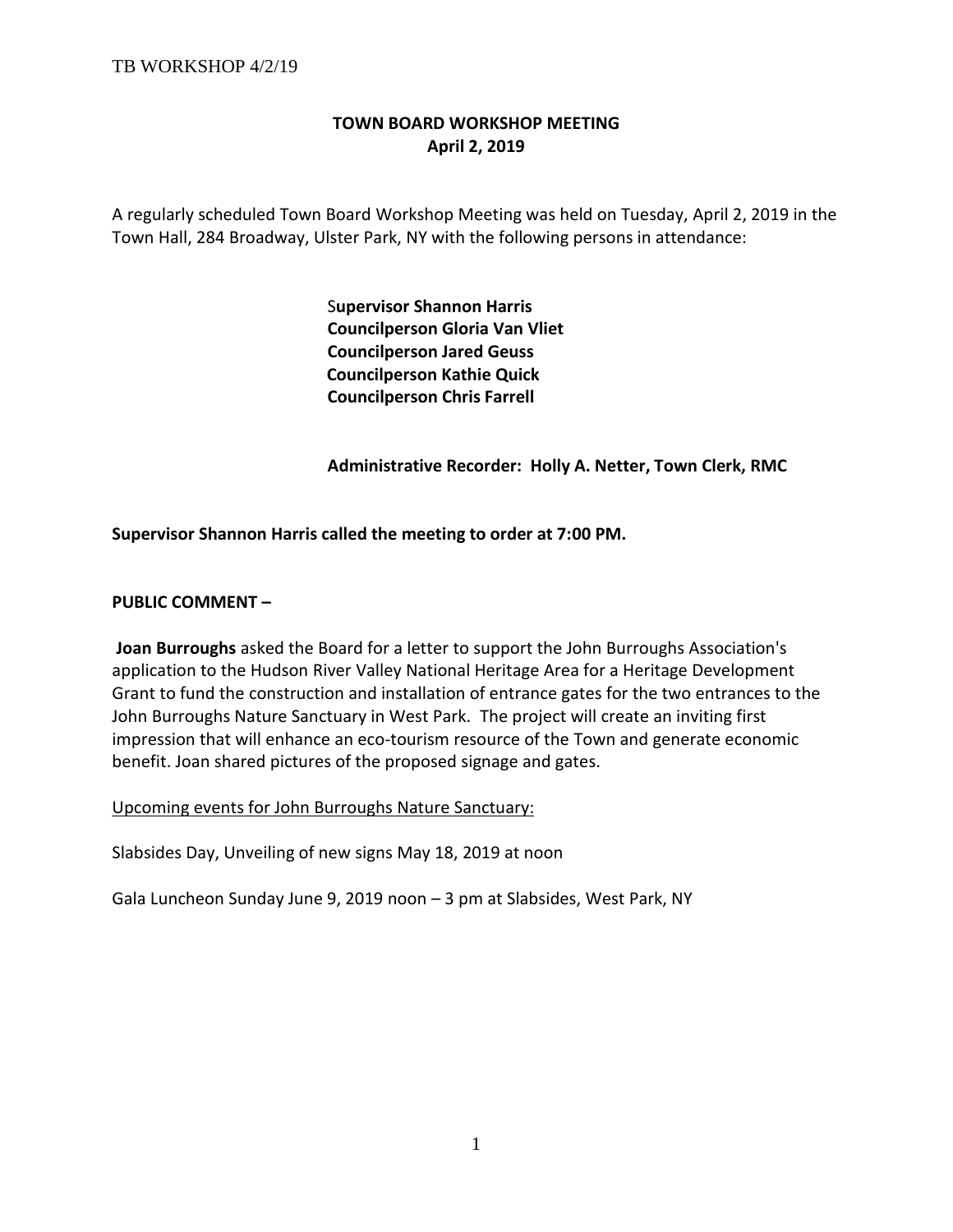# **RESOLUTION IN SUPPORT OF A GRANT APPLICATION BY THE JOHN BURROUGHS ASSOCIATION**

**BE IT RESOLVED,** THE TOWN OF ESOPUS, COUNTY OF ULSTER, STATE OF NEW YORK IS IN SUPPORT OF A GRANT APPLICATION FOR THE JOHN BURROUGHS ASSOCIATION TO THE HUDSON RIVER VALLEY NATIONAL HERITAGE AREA FOR A HERITAGE DEVELOPMENT GRANT TO FUND THE CONSTRUCTION AND INSTALLATION OF CEDAR ENTRANCE GATES FOR THE JOHN BURROUGHS NATURE SANCTUARY AS PART OF THE ASSOCIATION'S GATEWAY EXPERIENCE PROJECT.

THE TOWN BOARD HEREBY AUTHORIZES THE SUPERVISOR TO SIGN A LETTER IN SUPPORT OF THIS GRANT APPLICATION.

| <b>Resolution offered by:</b>  | <b>Councilperson Kathie Quick</b>     |            |
|--------------------------------|---------------------------------------|------------|
| <b>Resolution seconded by:</b> | <b>Councilperson Chris Farrell</b>    |            |
|                                | <b>Councilperson Gloria Van Vliet</b> | <b>AYE</b> |
|                                | <b>Councilperson Jared Geuss</b>      | <b>AYE</b> |
|                                | <b>Councilperson Kathie Quick</b>     | <b>AYE</b> |
|                                | <b>Councilperson Chris Farrell</b>    | <b>AYE</b> |
|                                | <b>Supervisor Shannon Harris</b>      | <b>AYE</b> |
|                                |                                       |            |

**ALL TOWN BOARD MEMBERS PRESENT VOTED IN FAVOR. MOTION CARRIED.**

# **UPDATES**

# **Albany DEC Meeting Dyno – Nobel**

On April 3<sup>rd</sup> Supervisor Harris, Dean Sommer Environmental Attorney representing the Community of Churches, and Dan Michaud will attend a meeting in Albany with Michael Ryan, DEC Central Division Director of Environmental Remediation, DEC Central legal staff and Kelly Tuturro, DEC Division 3 Director from New Paltz regarding Dyno Nobel clean up. The goal is to obtain a 90 day extension which will allow review of foiled documents to ensure proper clean up. No one is sure why the State is so adamant not to grant the extension. If the extension is denied, there will be a Public Meeting on April 9<sup>th</sup> in the community room at 6 pm and the DEC will be invited to address the public's concerns.

#### **WATERFRONT ADVISORY BOARD**

There has been a recommendation from the Waterfront Advisory Board to move forward with Tea Town Lake project and would like to place a Steward at the Sleightsburgh Park boat launch during the 2019 season. The Steward would be located there for 8 hours on a Friday, Saturday or Sunday from May – September. The Stewards will be trained to do voluntary boat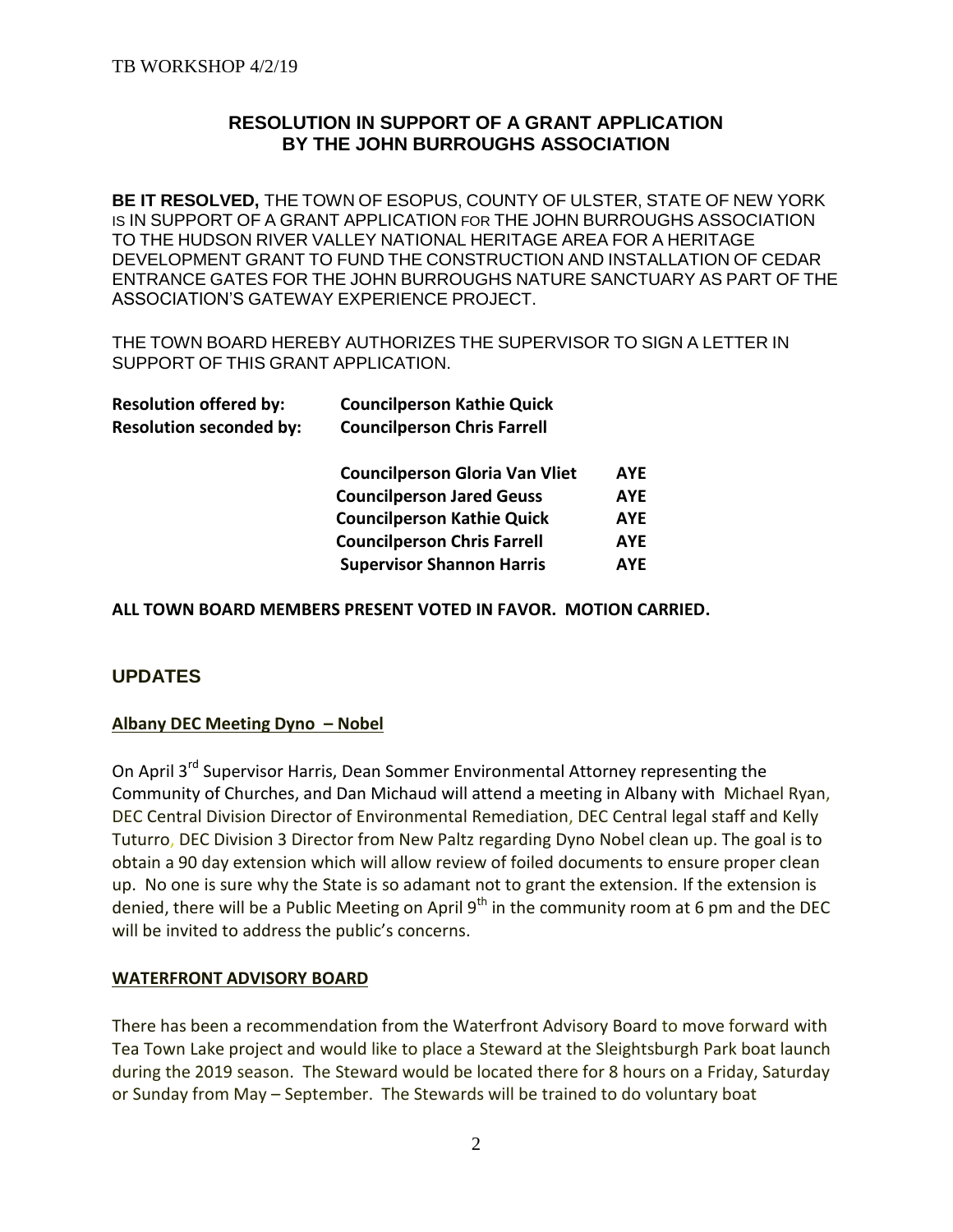inspections before the boats enter and after they exit the water. They would also teach basic plant identification and answer any questions boaters, anglers and recreational users might have. The primary goal is to educate users about aquatic invasive species and how clean boating practices can minimize their spread. The agreement would give permission to place a watercraft inspection steward at the Sleightsburgh park launch  $1 - 3$  days each week Friday – Sunday from May – September for 2019-2022. The Stewards will be respectful and will not harass boaters or anglers. The Steward's task is to provide free, voluntary boat inspections, answer any questions about aquatic invasive species and provide educational materials to boaters who would like more information.

Councilperson Van Vliet asked if they will provide a waiver that covers the Steward and names the Town of Esopus as an additional insured. Waterfront Chairperson Mercedes Ross will be asked to find out about Tea Town providing insurance for the Steward and adding a line to the agreement to allow the Town to sever the agreement if there are any issues. Contingent of those issues being clarified, the Board agreed Mercedes could sign the agreement.

# **EMERGENCY RESPONSE**

Supervisor Harris provided an update on the meeting held last Friday, March 29, which discussed steps towards building an emergency response capability in Esopus. Members of local fire departments, TEVAS, Building and Fire Inspectors attended. We need a strong team to come together who know the resources and can work well with a leader in an emergency situation. In addition to the natural disasters, Sean Brandt said there have been 30 opiod overdoses since the beginning of the year and 10 fatalities. Many statistics are not shared between agencies. Esopus is the highest in Ulster County. Sean said there is funding available for prevention. As part of our Emergency Response Plan we need to partner with Senator Amedore, the Sheriff's department and other agencies to fight this opiod epidemic. There will be further discussion relating to the Emergency Response Plan.

# **CHANGE IN VOTING PLACES – KINGSTON CITY SCHOOL DISTRICT**

New voting times and places were reviewed. All Esopus residents previously voted at Robert Graves School. This year the voting will be held at Miller Middle School for Town of Esopus residents living in district 1. Districts 2, 3, 4, 5, 6 & 7 will vote at Bailey Middle School. The new voting time is 3:00 pm – 9:00 pm.

# **AGREEMENT BRINNIER AND LARIOS, PC AND THE PORT EWEN WATER DISTRICT**

**A MOTION WAS MADE BY COUNCILPERSON CHRIS FARRELL TO AUTHORIZE SUPERVISOR HARRIS TO SIGN THE AGREEMENT WITH BRINNIER AND LARIOS, P.C. TO PROVIDE ENGINEERING SERVICES FOR CONSTRUCTION OF A WATER STORAGE TANK NOT TO EXCEED \$157,000. THE MOTION WAS SECONDED BY COUNCILPERSON GLORIA VAN VLIET. ALL MEMBERS PRESENT WERE IN FAVOR. MOTION CARRIED.**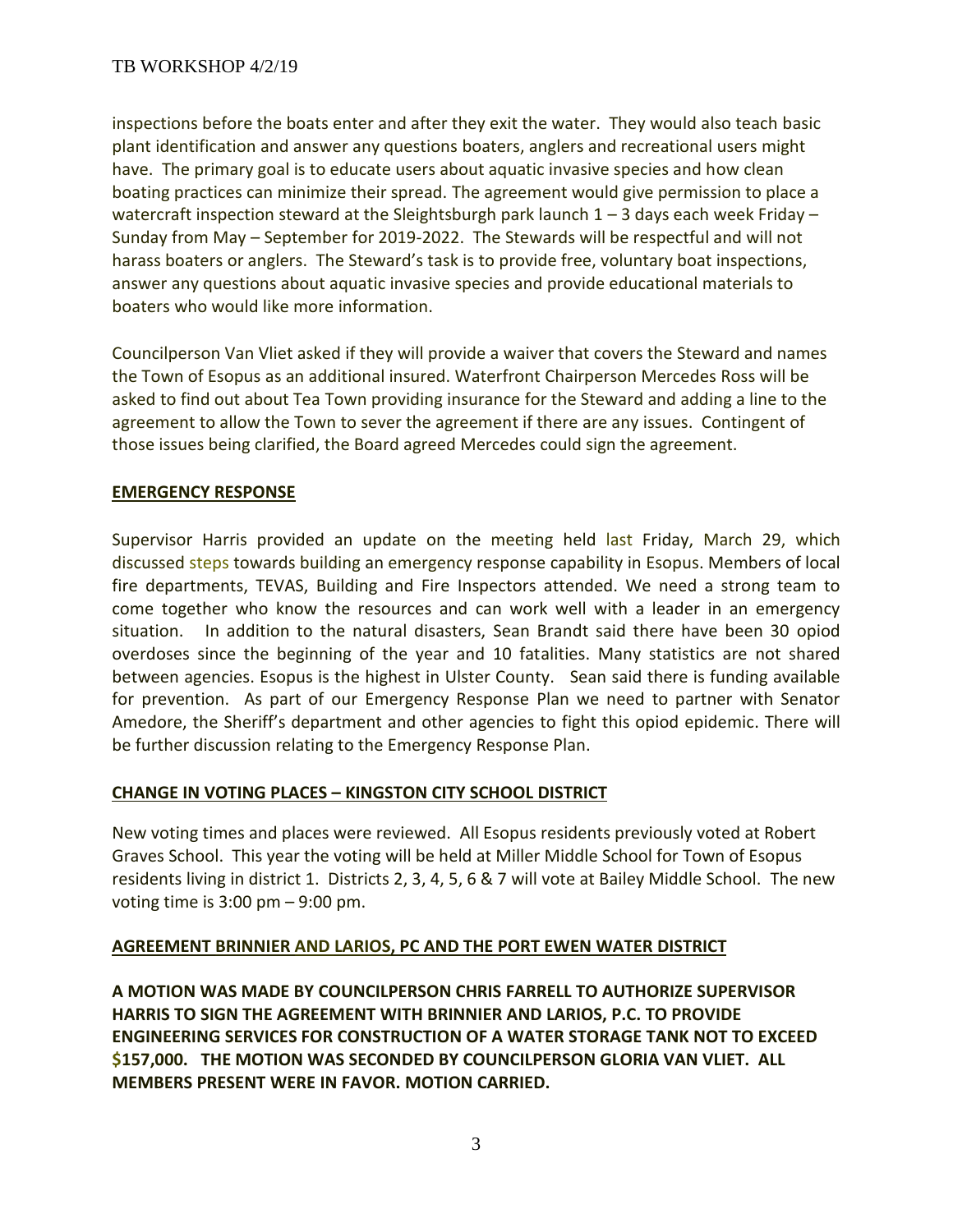### **EMINENT DOMAIN PROCEEDING FOR WATER STORAGE TANK** –

**A MOTION WAS MADE COUNCILPERSON CHRIS FARRELL TO AUTHORIZE SUPERVISOR SHANNON HARRIS TO SIGN THE DETERMINATION AND FINDINGS IN CONNECTION WITH THE PROPOSED ACQUISITION OF REAL PROPERTY FOR THE WATER STORAGE & DISTRIBUTION PURPOSES WHICH THE PUBLIC HEARING WAS HELD ON MARCH 19, 2019. THE MOTION WAS SECONDED BY COUNCILPERSON JARED GEUSS. ALL MEMBERS PRESENT WERE IN FAVOR. MOTION CARRIED.** 

# **DETERMINATIONS AND FINDINGS OF THE TOWN OF ESOPUS IN CONNECTION WITH THE PROPOSED ACQUISITION OF REAL PROPERTY FOR WATER STORAGE & DISTRIBUTION PURPOSES**

The Town of Esopus conducted a Public Hearing on March 19, 2019 in connection with the proposed acquisition of .562 acre of certain lands as shown on the Land and Tax Map of Ulster County as Section 64.1, Block 1, Lot 20, and known as 625 Broadway, Esopus, New York.

The property is further described and set forth on a vesting map drawn by Brinnier & Larios, P.C., consulting engineers and surveyors dated October 24, 2014.

The vesting map was introduced into evidence as Exhibit "1" at the hearing on March 19, 2019.

The Town heard an evaluation from Donald Kiernan, Head of the Port Ewen Water District.

The Commissioners of the Town have considered the proposed taking, there was no written or public comment made at the hearing, and other matters related to the prospect of litigating the acquisition of the subject property.

The Town accepts and adopts the testimony of Donald Kiernan submitted at the Hearing. The Board further highlights certain of our determinations and findings as expressed in that report which the Town hereby affirms in its entirety.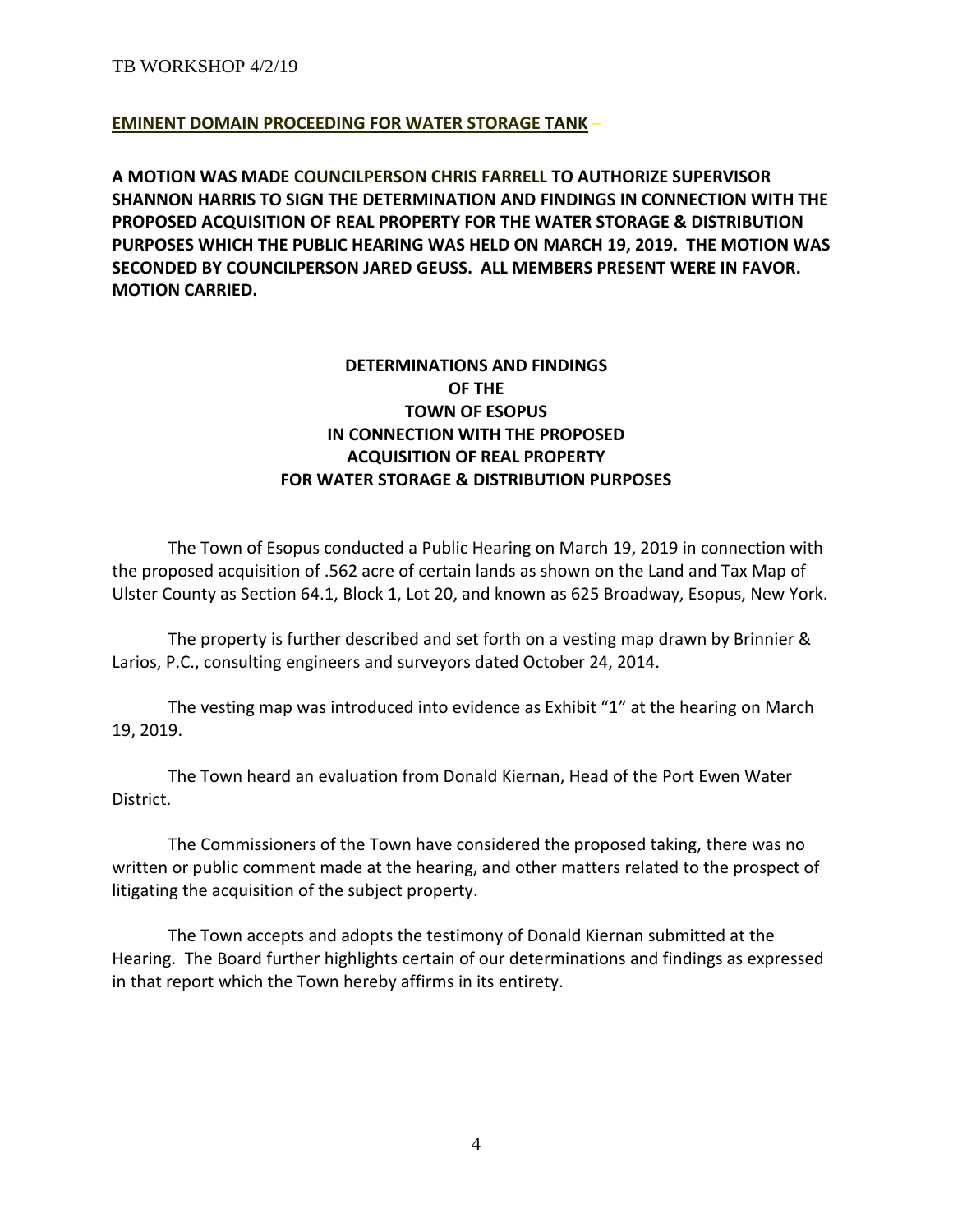1. As to the public use, benefit, and purpose to be served we find:

a. The Town requires the construction of a new water storage tank for the Port Ewen Water District to serve the needs of the Town's residents.

b. The proposed acquisition of .562 acre of 625 Broadway would help solve these problems by providing a location immediately adjacent to the current water storage tank to construct the new tank.

c. There are no viable alternate locations for this project, as the Town does not maintain any other facilities which could be expanded to meet the needs of the Town, and the property proposed to be condemned is located right next to the water tower and is, therefore, uniquely situated to meet the Town's needs.

d. The Town has determined there are no adverse impacts on the environment or the Town's residents that will result from the water main project.

2. For all the reasons stated in this document and the testimony from the March 19, 2019 hearing, the Town hereby determines that:

a. It is in the best interest of the Town, the Town residents, and the properties under protection of the Town that the Town acquire through Eminent Domain, for water storage and distribution purposes, the property shown on the vesting map, Exhibit "1" at the hearing prepared by Brinnier & Larios, P.C., dated October 24, 2014 and showing Lot 20 in Block 1 of Section 64.1, also known as 625 Broadway, Town of Esopus, New York; and

b. Special counsel is hereby directed to have said vesting map titled "Map of Lot Line Revision Between Town of Esopus and Lands of Renee D'Anna" filed in the Town of Esopus Clerk's Office.

# **TRAINING FOR PLANNING BOARD SECRETARY –**

**A MOTION WAS MADE BY SUPERVISOR HARRIS TO APPROVE THE TOWN TO SPLIT COSTS WITH TOWN OF HURLEY FOR PLANNING SECRETARY LISA MANCE TO ATTEND THE 81ST ANNUAL NY PLANNING FEDERATION CONFERENCE ON APRIL 28 - 30 ; APROXIMATELY \$220. THE MOTION WAS SECONDED BY COUNCILPERSON GLORIA VAN VLIET. ALL MEMBERS PRESENT WERE IN FAVOR. MOTION CARRIED.**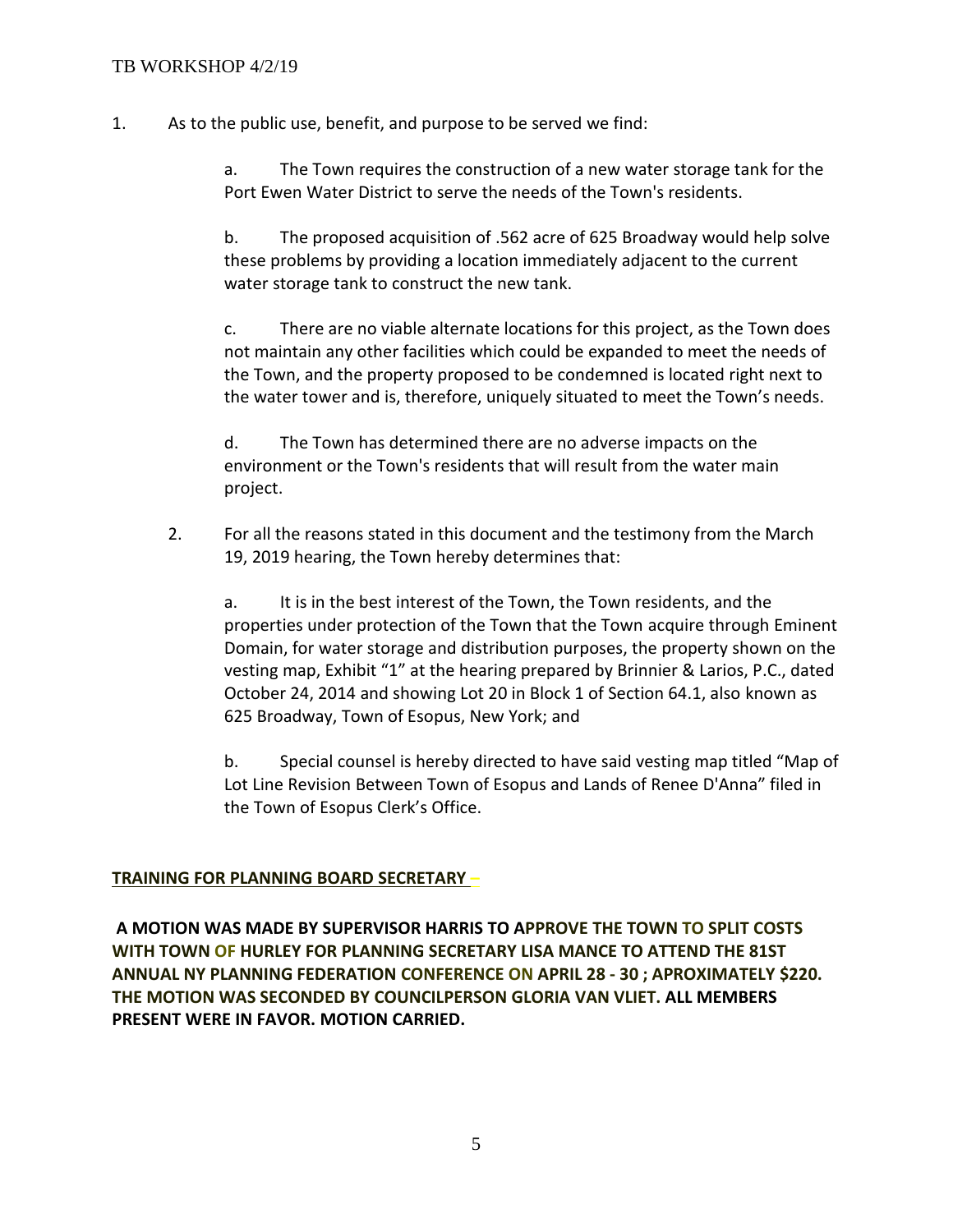### TB WORKSHOP 4/2/19

### **BQ/CENTRAL HUDSON PROPERTY OWNER CONSENT FORM** –

Per the signed Option to Lease on file with BQ, this document attests to the Town Board's consent to allow the interconnection between BQ Energy's solar generation facility and Central Hudson. This form had been signed previously but did not specifically mention the Central Hudson project number.

**A MOTION WAS MADE BY COUNCILPERSON GLORIA VAN VLIET TO AUTHORIZE THE SUPERVISOR TO SIGN THE UPDATED PROPERTY OWNER CONSENT FORM. THE MOTION WAS SECONDED BY COUNCILPERSON KATHIE QUICK. ALL MEMBERS PRESENT WERE IN FAVOR. MOTION CARRIED.** 

#### **EXECUTIVE SESSION**

**A MOTION WAS MADE BY COUNCILPERSON JARED GEUSS TO ENTER INTO EXECUTIVE SESSION AT 7:55 PM TO DISCUSS THE EMPLOYMENT HISTORY OF A PARTICULAR INDIVIDUAL AND TO DISCUSS THE APPLICANTS WHO INTERVIEWED FOR VACANCIES ON THE WATERFRONT ADVISORY BOARD. THE MOTION WAS SECONDED BY COUNCILPERSON KATHIE QUICK. KRISTIN MCDERMOTT WAS INVITED INTO A PORTION OF THE SESSION. ALL MEMBERS PRESENT WERE IN FAVOR. MOTION CARRIED.** 

**A MOTION WAS MADE BY COUNCILPERSON CHRIS FARRELL TO COME OUT OF EXECUTIVE SESSION AT 8:40 PM THE MOTION WAS SECONDED BY COUNCILPERSON KATHIE QUICK. ALL MEMBERS PRESENT WERE IN FAVOR. MOTION CARRIED.** 

**Action:**

**A MOTION WAS MADE BY SUPERVISOR HARRIS TO APPOINT KRISTIN MCDERMOTT TO THE POSITION OF FULL TIME FIELD ASSESSMENT WORKER AT A RATE OF \$15.50 PER HOUR. THE MOTION WAS SECONDED BY COUNCILPERSON JARED GEUSS. ALL MEMBERS PRESENT WERE IN FAVOR. MOTION CARRIED.** 

**A MOTION WAS MADE BY SUPERVISOR HARRIS TO APPOINT PATTY SMITH TO THE POSITION OF PART TIME FIELD ASSESSMENT WORKER AT A RATE OF \$15.00 PER HOUR. THE MOTION WAS SECONDED BY COUNCILPERSON GLORIA VAN VLIET. ALL MEMBERS PRESENT WERE IN FAVOR. MOTION CARRIED.**